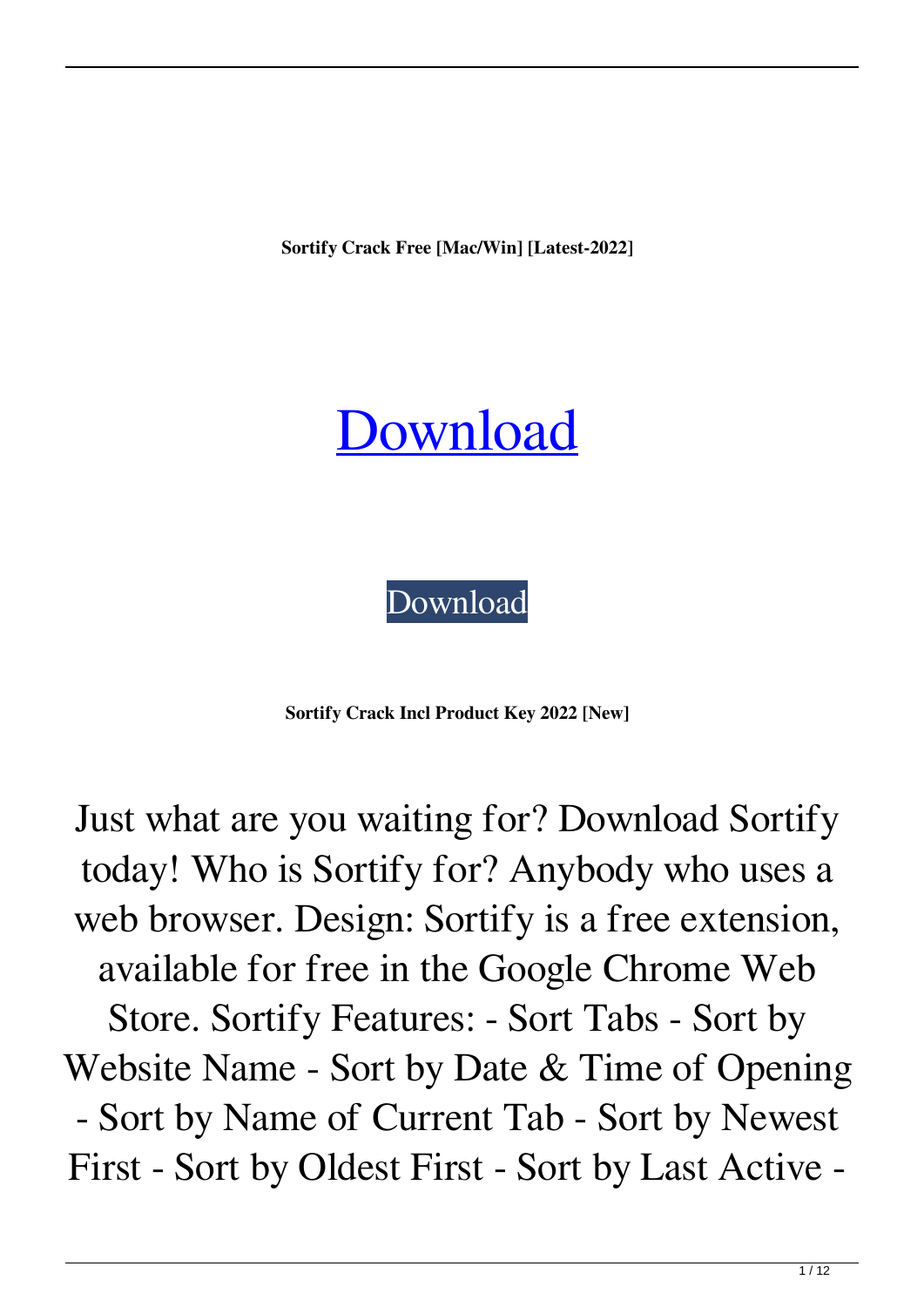Sort by Last Closed - Sort by A-Z - Sort by Z-A - Sort by Alphabetically - Sort by Alphabetically - Sort by Favorites - Sort by Favorites - Sort by Most Visited - Sort by Most Visited - Sort by Most Recent - Sort by Most Recent - Sort by Most Frequent - Sort by Most Frequent - Sort by Opened at - Sort by Opened at - Sort by Last Closed - Sort by Last Closed - Sort by Last Active - Sort by Last Active - Sort by Last Closed - Sort by Last Closed - Sort by Last Active - Sort by Last Active - Sort by Last Closed - Sort by Last Closed - Sort by Last Active - Sort by Last Active - Sort by Last Closed - Sort by Last Closed - Sort by Last Active - Sort by Last Active - Sort by Last Closed - Sort by Last Closed - Sort by Last Active - Sort by Last Active - Sort by Last Closed - Sort by Last Closed - Sort by Last Active - Sort by Last Active - Sort by Last Closed - Sort by Last Closed - Sort by Last Active - Sort by Last Active - Sort by Last Closed - Sort by Last Closed - Sort by Last Active - Sort by Last Active - Sort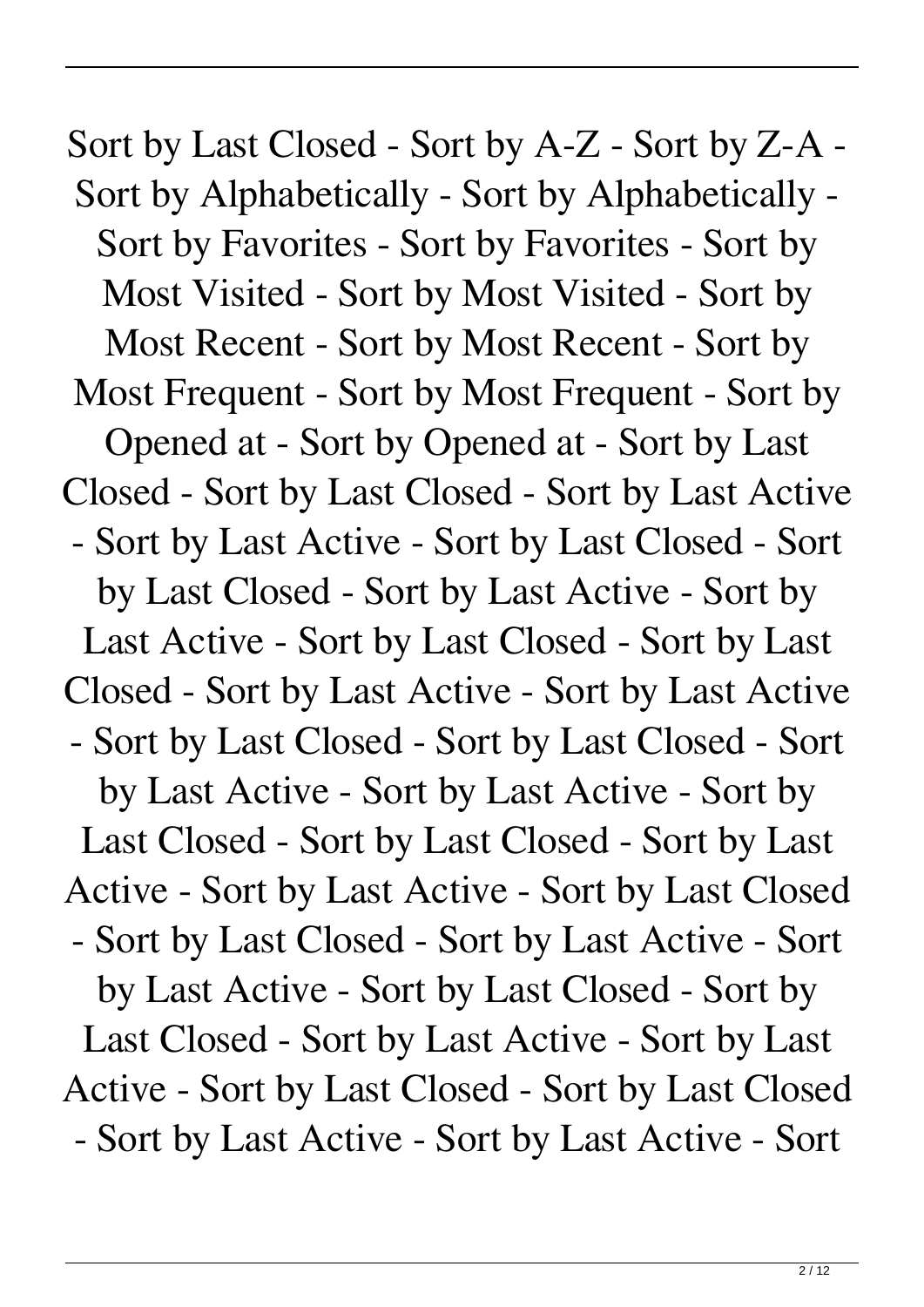by Last Closed - Sort by Last Closed - Sort by Last Active - Sort by Last Active - Sort by Last Closed - Sort by Last Closed - Sort by Last Active - Sort by Last Active - Sort by Last Closed - Sort by Last Closed - Sort by Last Active - Sort by Last Active - Sort by Last Closed - Sort by Last Closed - Sort by Last Active - Sort by Last Active - Sort by Last Closed - Sort by Last Closed - Sort by Last Active - Sort by Last Active

**Sortify Crack+ Activation Code With Keygen [2022-Latest]**

Simple, lightweight, reliable virtual keyboard. Can be easily hidden. Very useful for everyone who works in the internet. KEYMACRO is an extension to solve most of the problems with keyboard usage. It is a virtual keyboard that works with most browsers and that can be hidden or expanded by clicking on the extension icon (a small plus sign, in the top right corner of the address bar). It is very lightweight and doesn't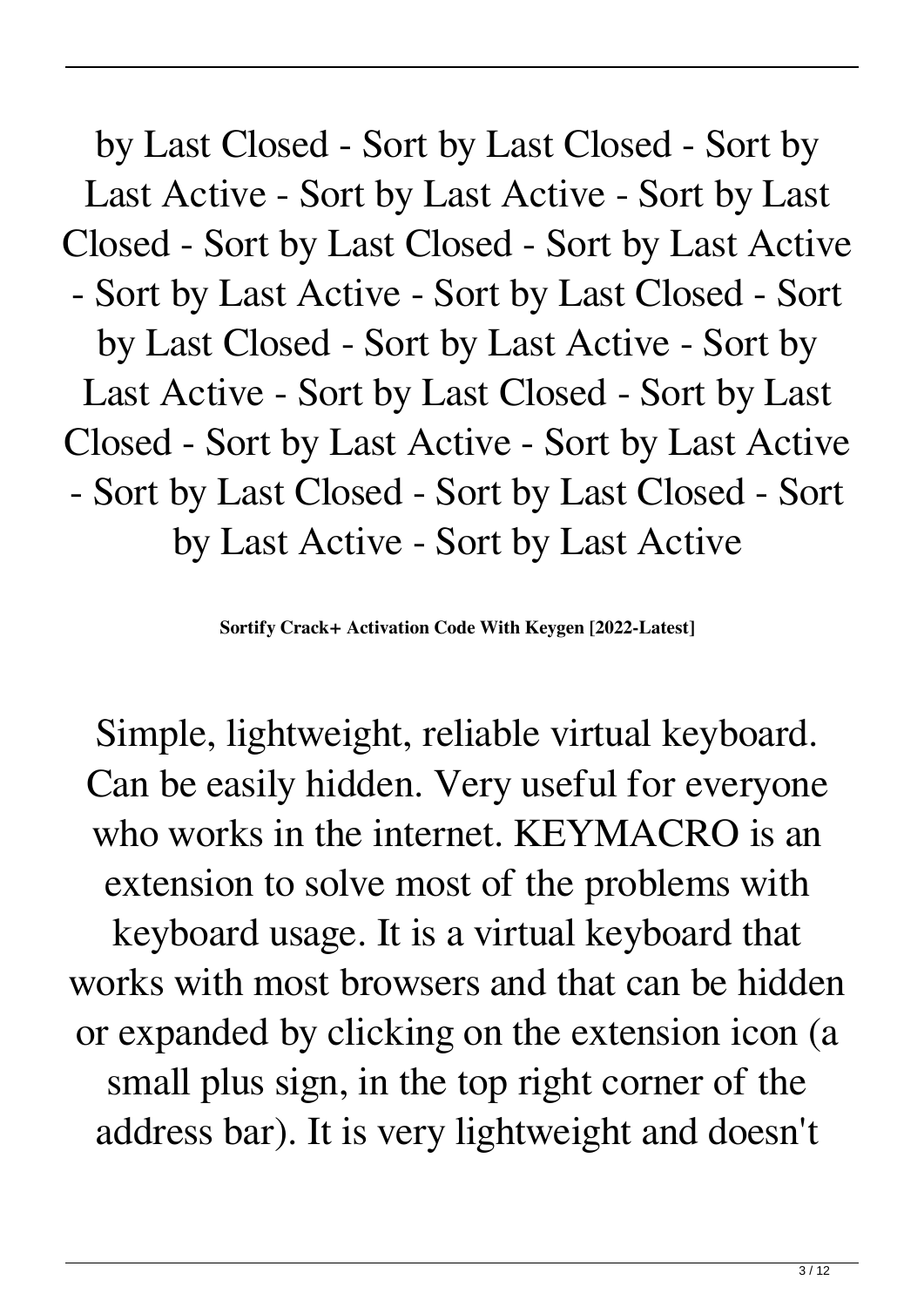take up much space in your browser. Rate Topic Need help? If you have any questions about this article, please feel free to post them in the comments section below. It can even be a short request about a new article to be added, we are open to all kinds of suggestions. Is there a way to create tabs where each tab will have it's own background color? The problem with the current system is that it shows each tab with the same background color. I just want each one to be colored differently. Is this possible? I can't find a way to delete a single tab. The "Tab to the right" button doesn't work. I've tried hitting it several times but no way. So how do I delete a single tab from the list? A reply Tell us your thoughts. Copyright by the respective authors and the site. Find us in Instagram, Facebook and Twitter! Individual reviews or comments will not be posted on this site unless or until the poster wishes to publish his/her own personal thoughts or feelings about a product. The Editors will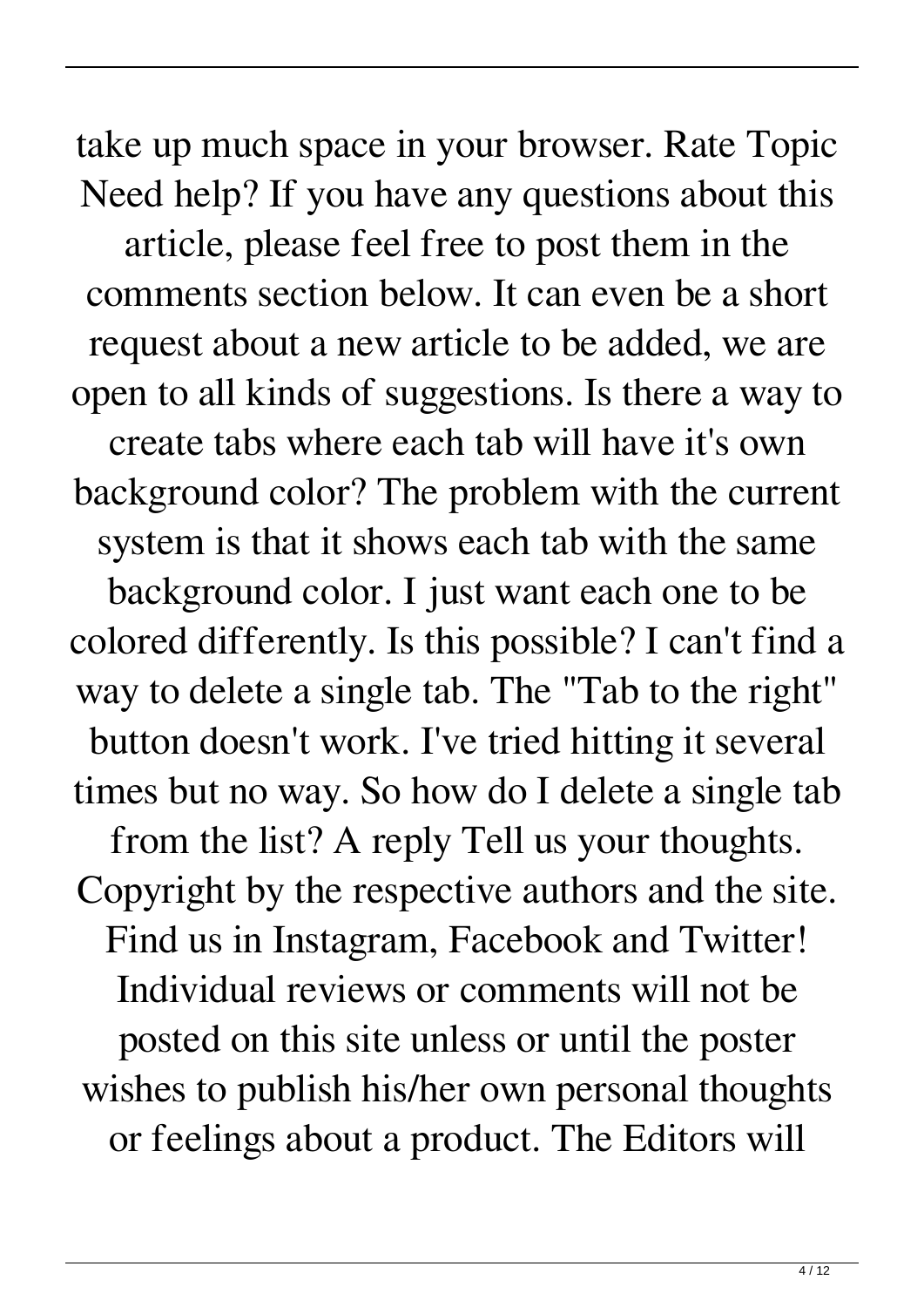approve or deny a comment before it is posted. Also, do not assume that an email reply - even with a personal or familiar greeting - means that the site authors are actually reading their mail. They are.Cebu City, Cebu Went out to Seaside, its near my house but the distance was quite far for me and especially with my broken foot and other disabilities I could not enjoy a walk at the seaside. I just watched the waves from the beach and I could not walk. I finally went to the Seaside on Sunday, Tuesday and Wednesday, with my

friend we walked from end to end and back home. We enjoyed the nice view of the sea, and the nice breeze. Its truly a nice place, the view is nice and the breeze is cool. I also did not go to the beach so I only took photos of them, yes I went a bit over board with my camera, my 81e310abbf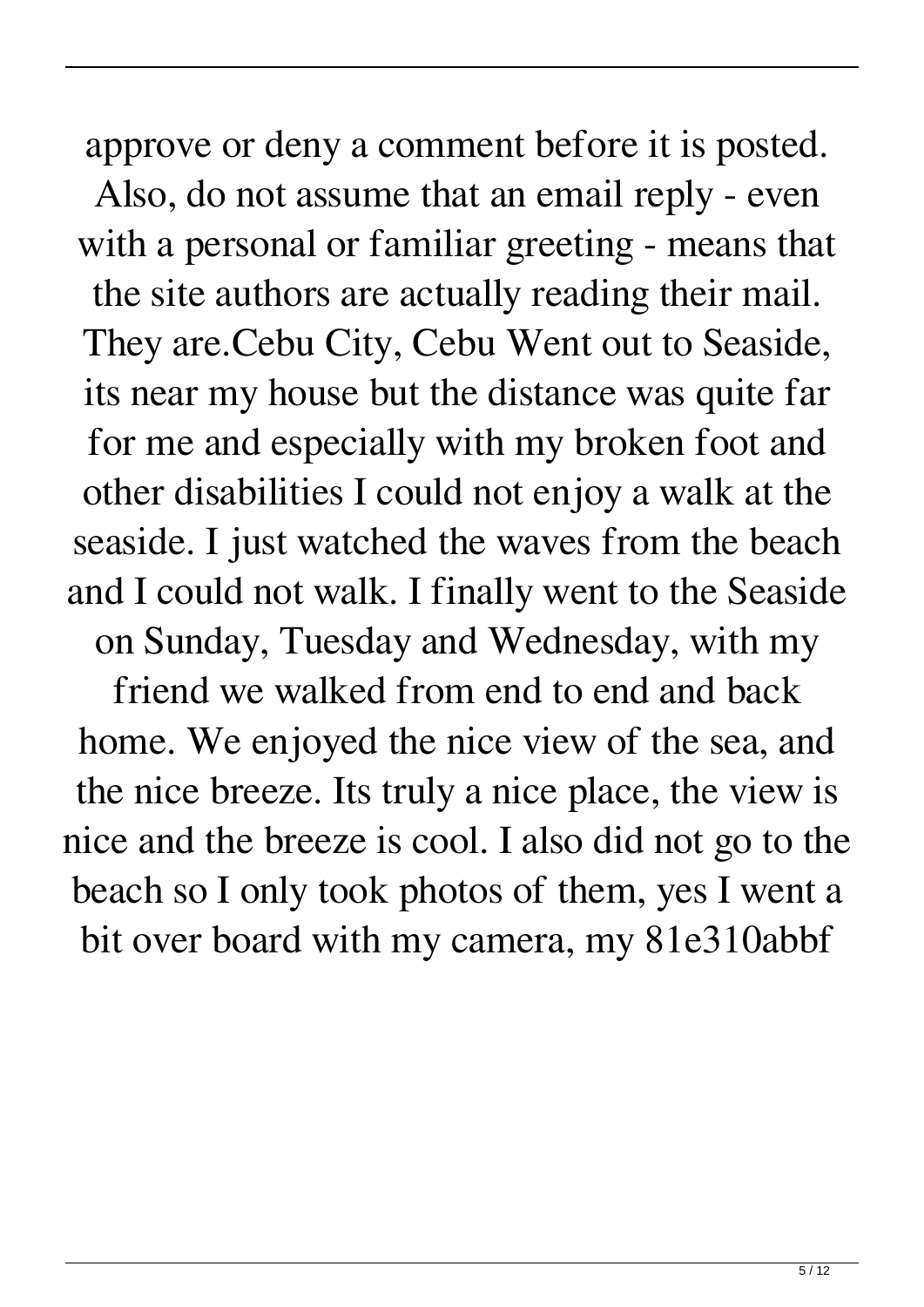Sortify is a sorting extension to keep tabs in order! Features: \* Sort tabs by website name or by date and time of opening \* Sort by clicking the extension icon (next to the address bar) \* Option to choose between the two sorting methods \* Option to sort by name (alphabetically) or by date and time of opening \* Option to adjust how many items will be shown on a single line \* Option to specify the amount of time the sorting animation should last \* Option to change how the website name will be represented (collapsed or expanded) \* Option to force a website name into a single line \* Option to select and deselect items in the list \* Option to quickly change the sort order \* Option to clear all tabs and be able to sort all tabs again \* Option to search for specific tabs \* Option to show a progress bar while sorting Changelog: 1.1: \* Updated icons 1.0: \* Initial Release Review Sortify This extension is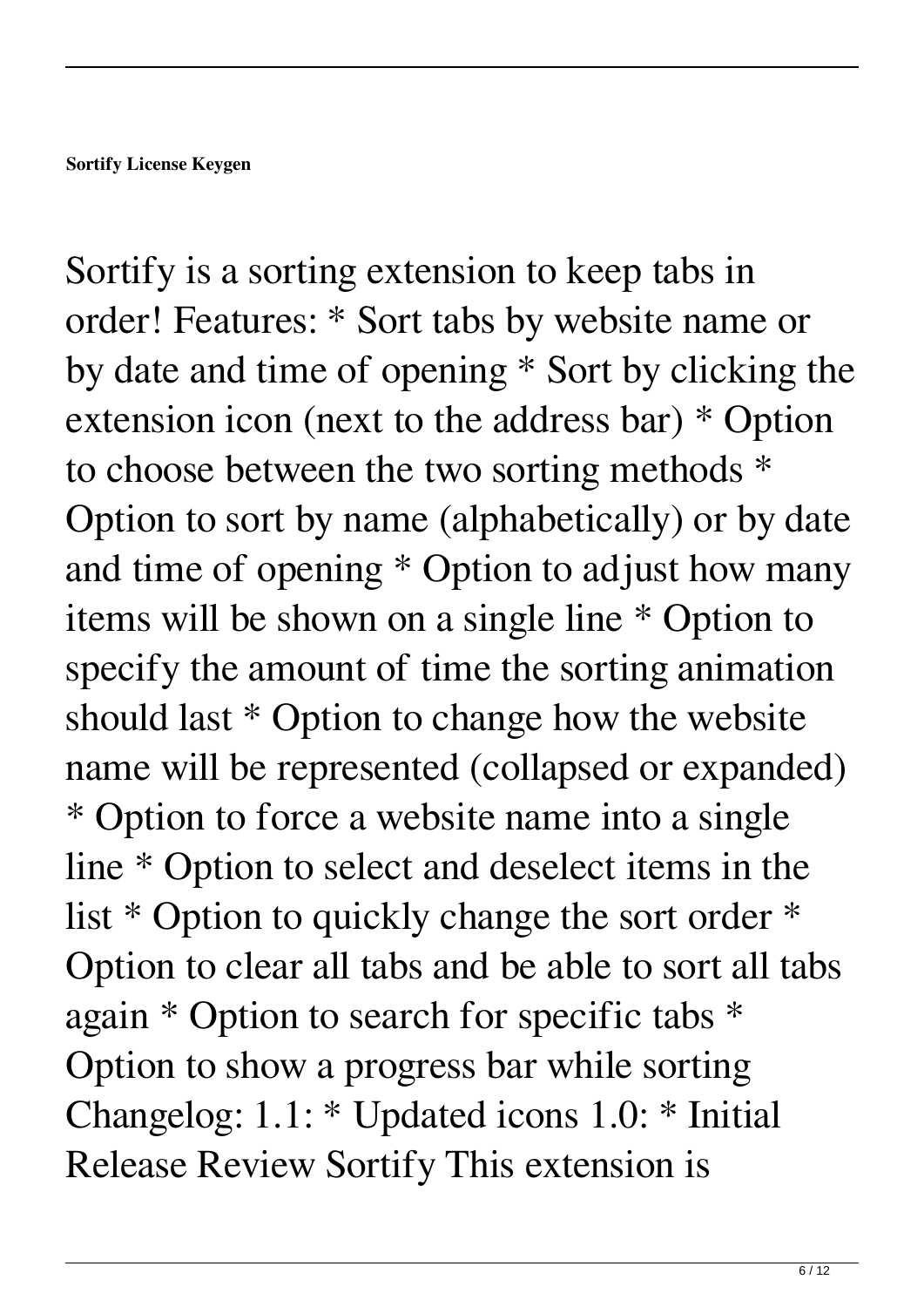dedicated to users who work in their browser more than they should. It is a blessing for those who have one too many tabs open in their browser and can't make sense out of all the jumble they've gotten themselves into anymore. Sortify is an extension that should be able to help these people solve their problems once and for all. It simply sorts tabs While there are many extensions that help organize your virtual life better, none manage to help as much as this one does, especially when talking about work within a browser. The magic it does regards tabs, and while it may not be as much functionality as expected, it definitely is enough. It helps and that is what should matter. The way it sorts your open tabs is either by website name or by date and time of opening the tabs. You can choose which way you would like your tabs to be organized simply by clicking on the extension icon, next to the Chrome address bar, and simply selecting your desired way of arrangement. No interface, plenty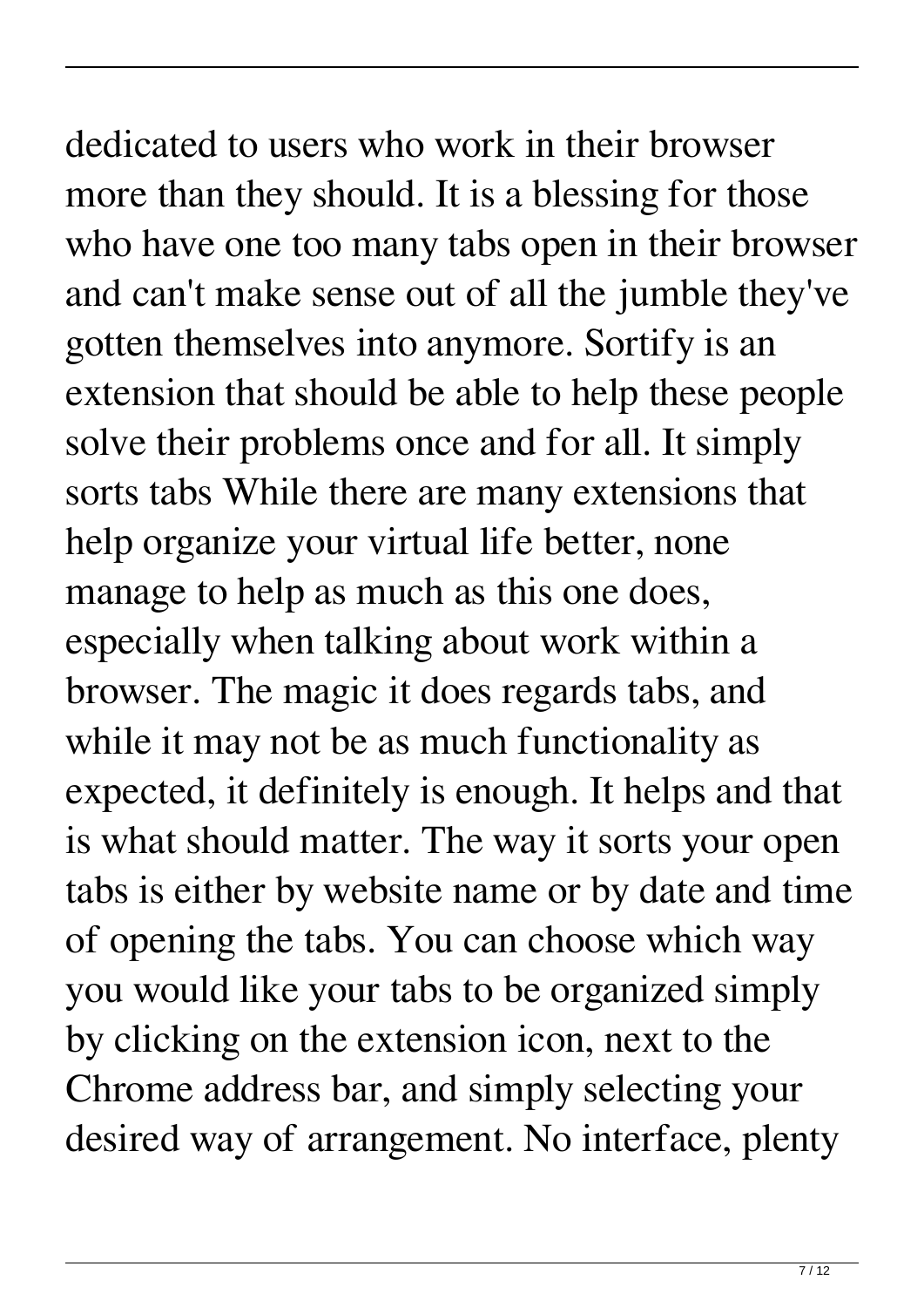of functionality With such an important task, you would expect the extension to have a certain number of options and also a nicely integrated interface. In this case, none of that fits the profile. The application's interface does not really exist. It consists of a simple drop-down menu, and that is about it. However, this adds to the functionality of the extension. It's simple, it's lightweight

**What's New In Sortify?**

The extension is quite simple to use and does not make a big fuss out of itself. You can simply click on the extension icon next to the Chrome address bar, select your preferred way of sorting and then start clicking the tabs that you would like to be placed in the order you want them to be. Simple, right? Sortify is an extension that helps organize your open tabs in a very easy way. It may not be as much functionality as you would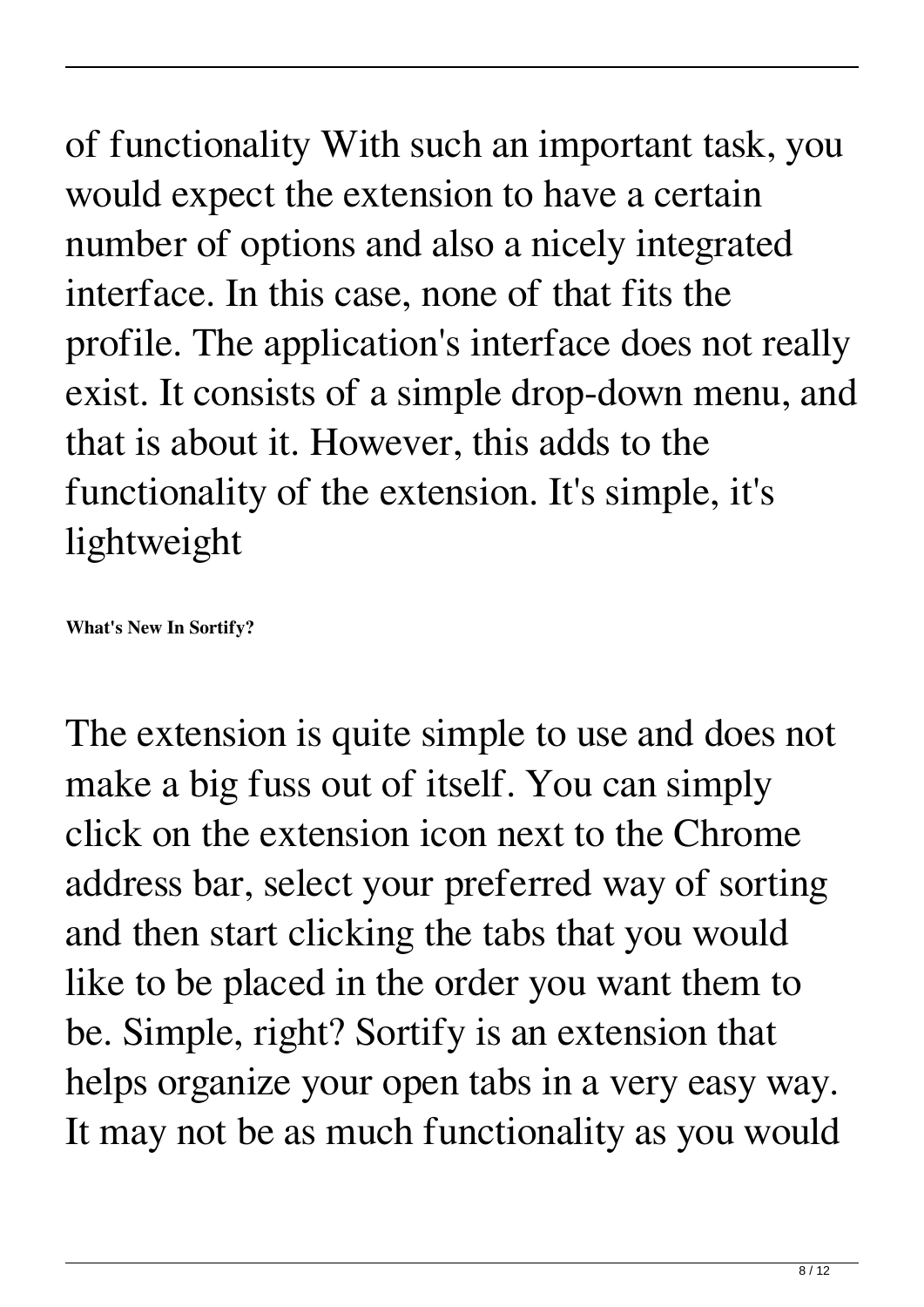## have liked to see, but it certainly will help out if you are dealing with too many tabs at the moment. When you are dealing with open tabs, even if it seems like it is a normal thing, you may not have all the time you need to sort them. That is why Sortify is what you should have installed on your browser. It's an extension that is created to provide you with the capability to organize the open tabs in your browser. With this, you will be able to group the tabs that are open by date or by name. If you choose the latter way, you will be able to sort the tabs by their date of opening. This will make things very easy to find as you will be able to see at a glance the tabs that you have opened today and even those that you have accessed yesterday. If you would like to sort the tabs by their name, you can do so by clicking on the extension icon and simply selecting what way you would like to organize them. Obviously, you will have to make a few clicks before you are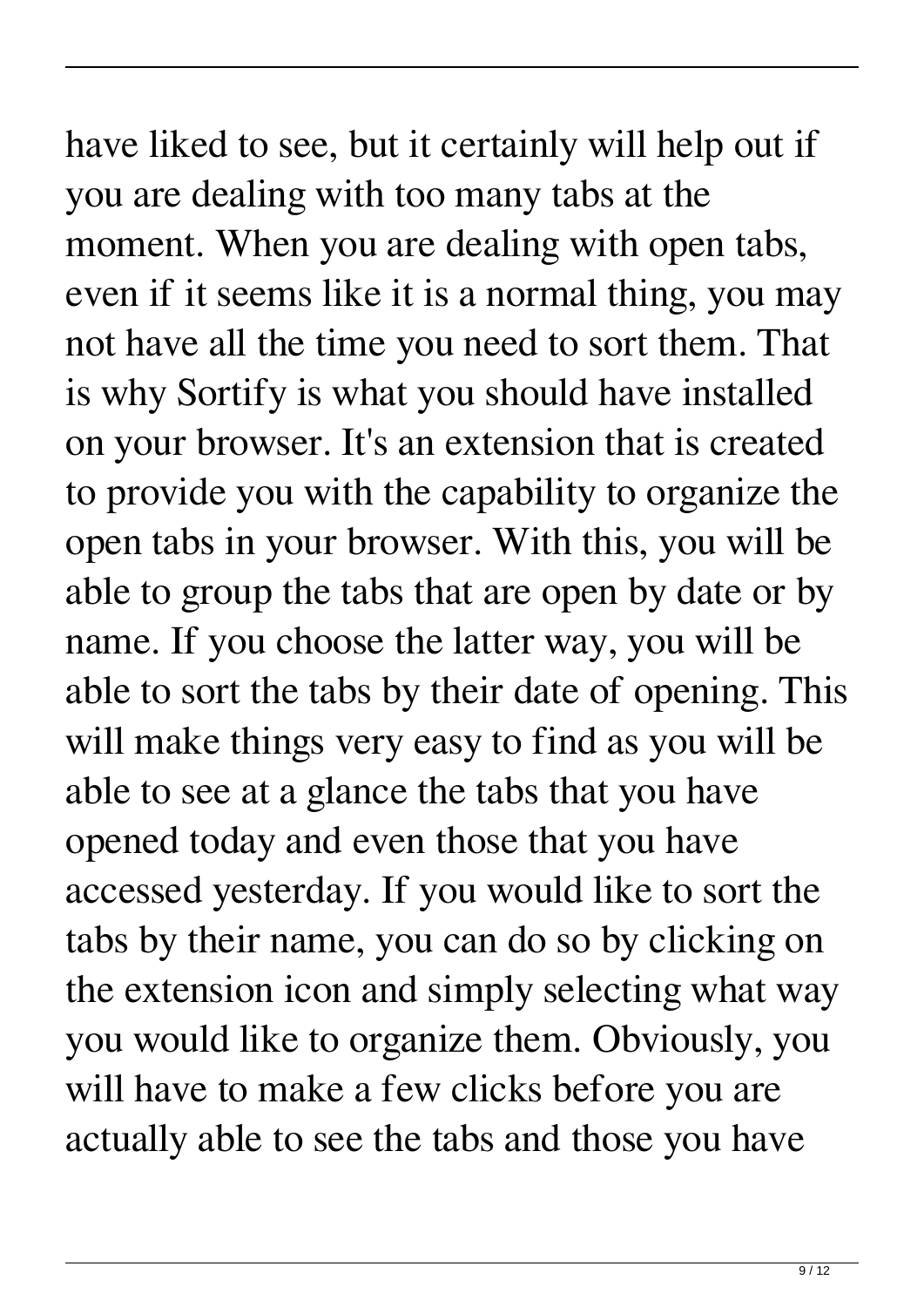opened. You will not be able to see more than ten tabs at a time, though. Once you find the tab you need, you can make the group them by clicking on them and organizing them. If you have more than ten tabs open, you will be able to see them all in one single list. The only problem is that it may not be easy to find the particular tab that you are looking for. You can simply use the search function to find what you are looking for as that is the only option that the extension offers. That said, using the sortify extension will not really make your life easier at all. In this case, a few clicks will be needed to organize the tabs and that is what will be the most difficult part of the process. Once that is over, though, you will be able to see all the tabs you had open and it will be very easy to find the particular tab you are looking for. Though the whole process is simple, it requires you to take your time to do things right. At this point, though, you are able to use the sortify extension to make it easier for you to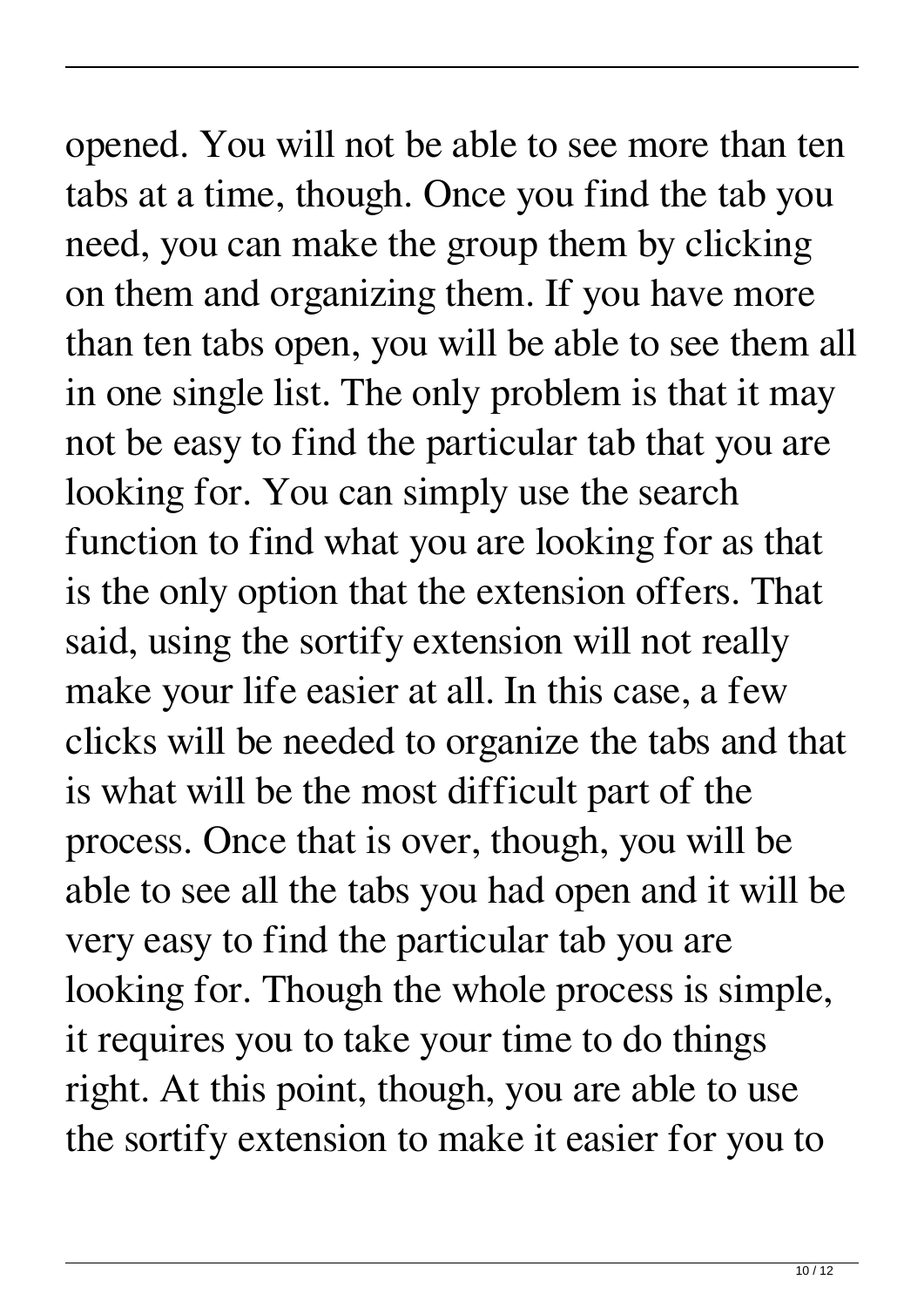organize your tabs. The extensions does not have an actual interface, and instead relies on a simple drop-down menu that is very easy